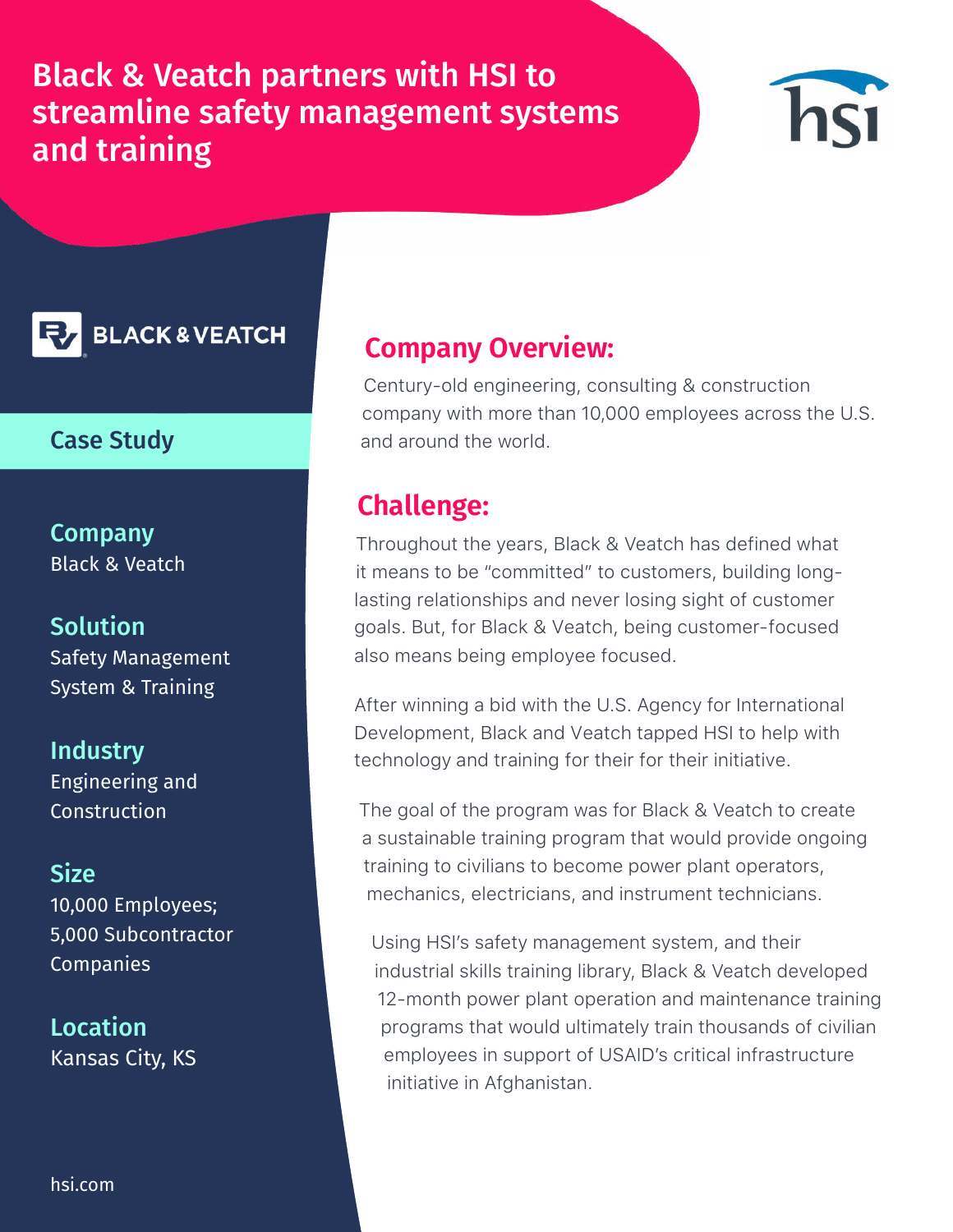

# **Solution:**

In partnering with HSI, Black & Veatch implemented a seamless safety management solution, eliminating the need to switch between disparate platforms and better accommodate an increased demand for emergency care and online employee training across the multinational 10,000-employee organization.

Through HSI, the B&V safety and health team sought to reduce incremental software development costs and other critical workforce safety and performance challenges. HSI worked to install and implement a solution that offered greater control over safety workflow and form submission and reporting changes, along with a modern user experience.

The new system has enabled Black & Veatch to drive

#### Why It Matters

Improved safety culture, risk reduction and mitigation

Centralized missioncritical data

Train hundreds of employees per year on safety, industrial skills, emergency care, and more

efficiencies and improve employee safety and upskilling across four critical areas: **safety management, industrial skills training, online safety training, and emergency care,** including seamless management of a variety of critical safety activities from corrective actions to incident management to hazard analysis.

Additionally, Black & Veatch was able to quickly expand its catalog of online safety training. New titles include Asbestos Awareness, Confined Space Entry, Construction Fall Protection, Arc Flash, Pandemics and more.

*The system has enabled Black and Veatch to drive efficiencies and improve employee safety and upskilling across four critical areas: safety management, industrial skills training, online safety training, and emergency care*